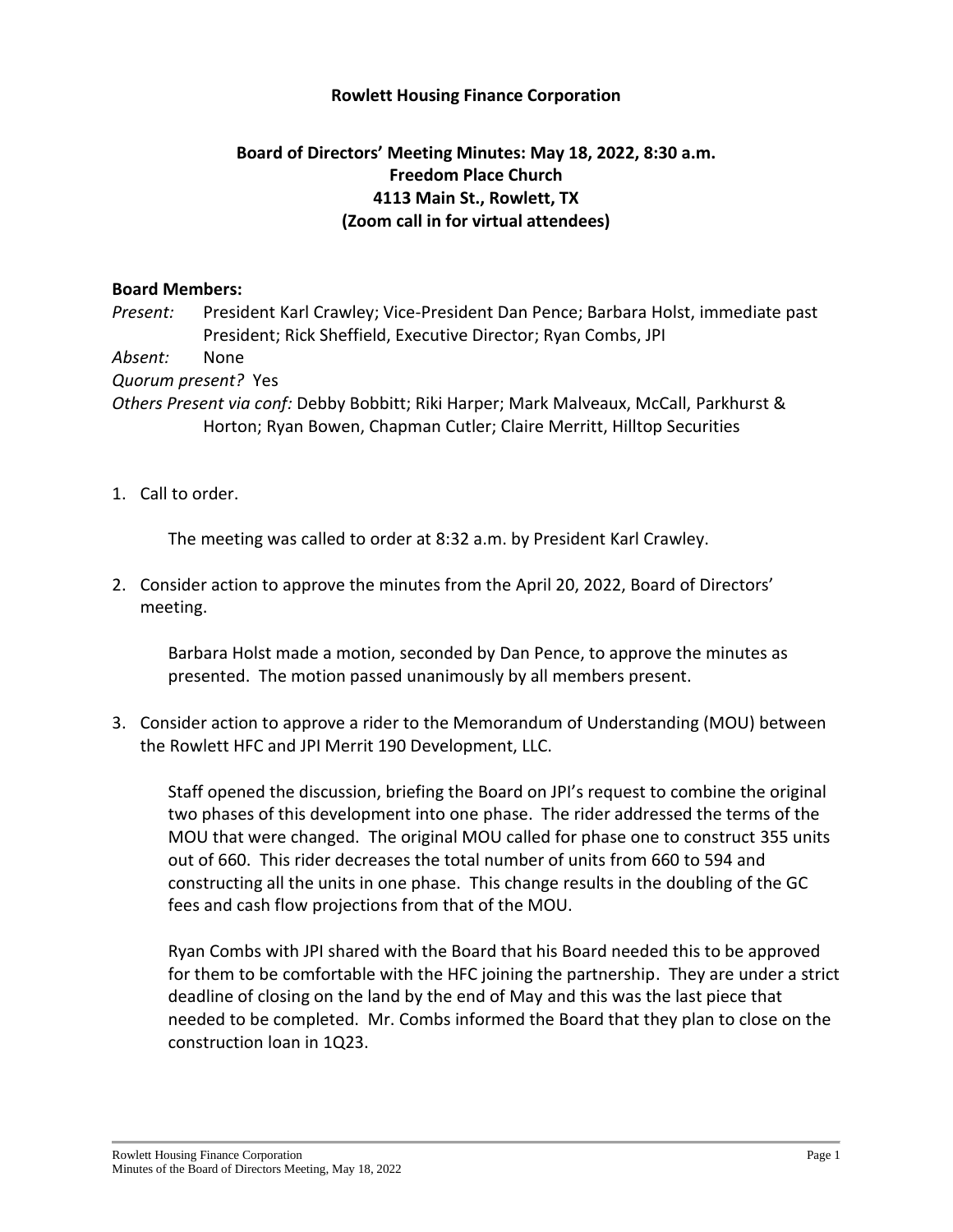Dan Pence made a motion, seconded by Barbara Holst, to approve the MOU rider as presented. The motion passed unanimously by all members present.

4. Hear presentation on April 2022 financials.

Staff presented the operating financials for the month of April. Major charges were for the NALHFA Annual Conference, the new Network for Good Fundraising software program, and a new office computer.

5. Consider action to approve a budget amendment to account for unbudgeted expenses.

Staff presented the additional costs for the Network for Good Fundraising software (\$2,779.20) and new office computer with mouse/keyboard (\$1136.61). These were unforeseen costs at the time of budget creation and staff is requesting to add \$3,975 to general ledger code 62160 · Computer/Internet.

Barbara Holst made a motion, seconded by Debby Bobbitt, to approve the budget amendment as presented. The motion passed unanimously by all members present.

6. New/Other Business

Karl Crawley informed the Board that he had been contacted by Will Cureton with Richman Southwest inquiring about the HFC's willingness to act as the nonexempt partner with Richman Southwest for a workforce housing development in Grand Prairie. Mr. Cureton was informed that the HFC would need a waiver from the HFC in Grand Prairie before discussing moving forward. Claire Merritt shared with the Board that Hilltop also represents the Grand Prairie HFC and that it has not actively pursued any partnerships in quite some time. They have two senior developments completed and seem to be focusing on only those. The Board expressed an interest in further discussion, assuming that the waiver could be obtained from the Grand Prairie HFC; President Crawley will follow up with Mr. Cureton.

Claire Merritt informed the Board that the request for mortgage revenue bonds and allocation to TDHCA would be on TDHCA's meeting agenda for July 7, 2022 for approval. Staff confirmed that the HFC should be represented at this meeting.

Staff updated the Board on the Rowlett HFC Foundation's intent to present the donation for the home critical repair program to the City Council on June 7, 2022. All Board members are encouraged to attend this presentation.

The Board also discussed the need for the HFC to get on the City Council's agenda to provide an overview of the HFC to help educate the new council members as to the benefits of the HFC to the city.

## 7. Adjourn